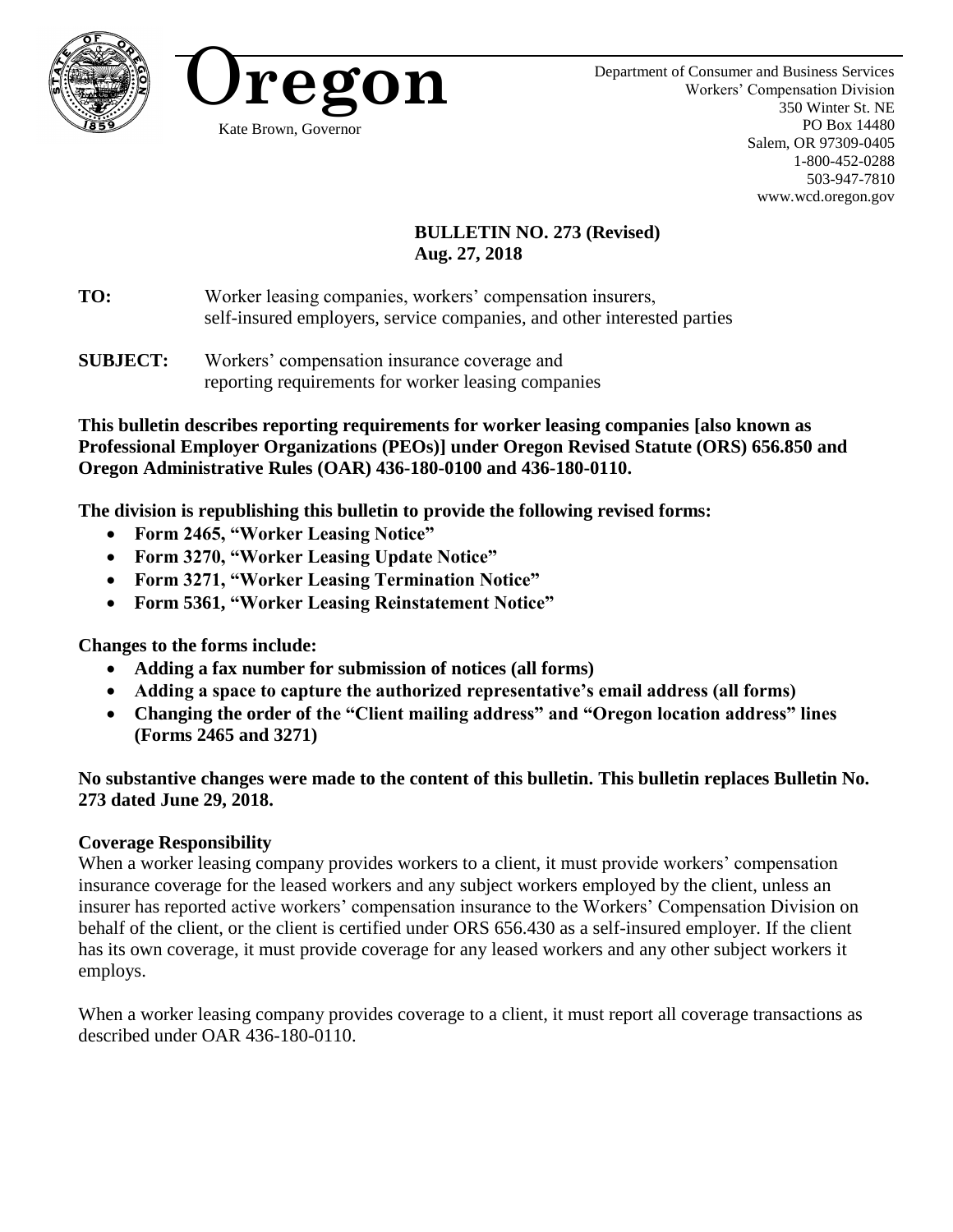Bulletin 273 Page 2

### **Notice of Client Coverage**

When a worker leasing company provides coverage to a client, it must provide notice to the director and its insurer as described under OAR 436-180-0100, using Form 2465, "Worker Leasing Notice," within 30 days after the first date of Oregon payroll under the worker leasing arrangement or contract. The form must be correct, complete, and signed by an authorized representative of the worker leasing company. This notice acts as proof of coverage for the client when the worker leasing company carries the coverage, and will be rejected if incomplete or incorrect.

*Note: Do not file Form 2465 if the client maintains its own workers' compensation insurance coverage.* 

## **Updates to Coverage Information**

A worker leasing company must notify the director and its insurer of changes or corrections to client information previously provided on Form 2465 to the director and its insurer as described in OAR 436- 180-0120, using Form 3270, "Worker Leasing Update Notice," within 30 days after the effective date of a change or knowledge that a correction is needed.

## **Termination of Obligation to Provide Coverage**

A worker leasing company may terminate its obligation to provide workers' compensation coverage to a client by providing written notice of the termination as described in OAR 436-180-0110. The notice must be sent to the client's last-known address by U.S. mail, and copied to the worker leasing company's insurer and the director.

The worker leasing company may use Form 3271, "Worker Leasing Termination Notice," or it may develop its own notice, provided the notice states the requested effective date and reason for the termination, the client's name, federal employer identification number, contact information, is signed, includes leasing company contact information, and includes a statement such as:

*"This notice is to inform you that we are terminating our obligation to provide workers' compensation coverage for workers provided to you and other subject workers you employ. Copies of this termination notice have been sent to our workers' compensation insurer and to the State of Oregon, Department of Consumer and Business Services, Workers' Compensation Division."*

**Important:** A termination notice must be sent within 30 days after the final date of a lease arrangement in Oregon, or knowledge that a client has obtained other coverage, however, it is in the worker leasing company's interest to file the notice earlier. **Regardless of the requested effective date in the notice, the worker leasing company will continue to be responsible for any claims filed against the client until at least 30 days after the division receives the notice or the effective date of other coverage for the client that has been filed with the division.**

#### **Reinstatement of Coverage**

When a worker leasing company needs to reinstate coverage after termination of a Worker Leasing Notice, it must notify the division and insurer using Form 5361, "Worker Leasing Reinstatement Notice," within 30 days after the reinstatement becomes necessary. The form must be correct, complete, and signed by an authorized representative of the worker leasing company.